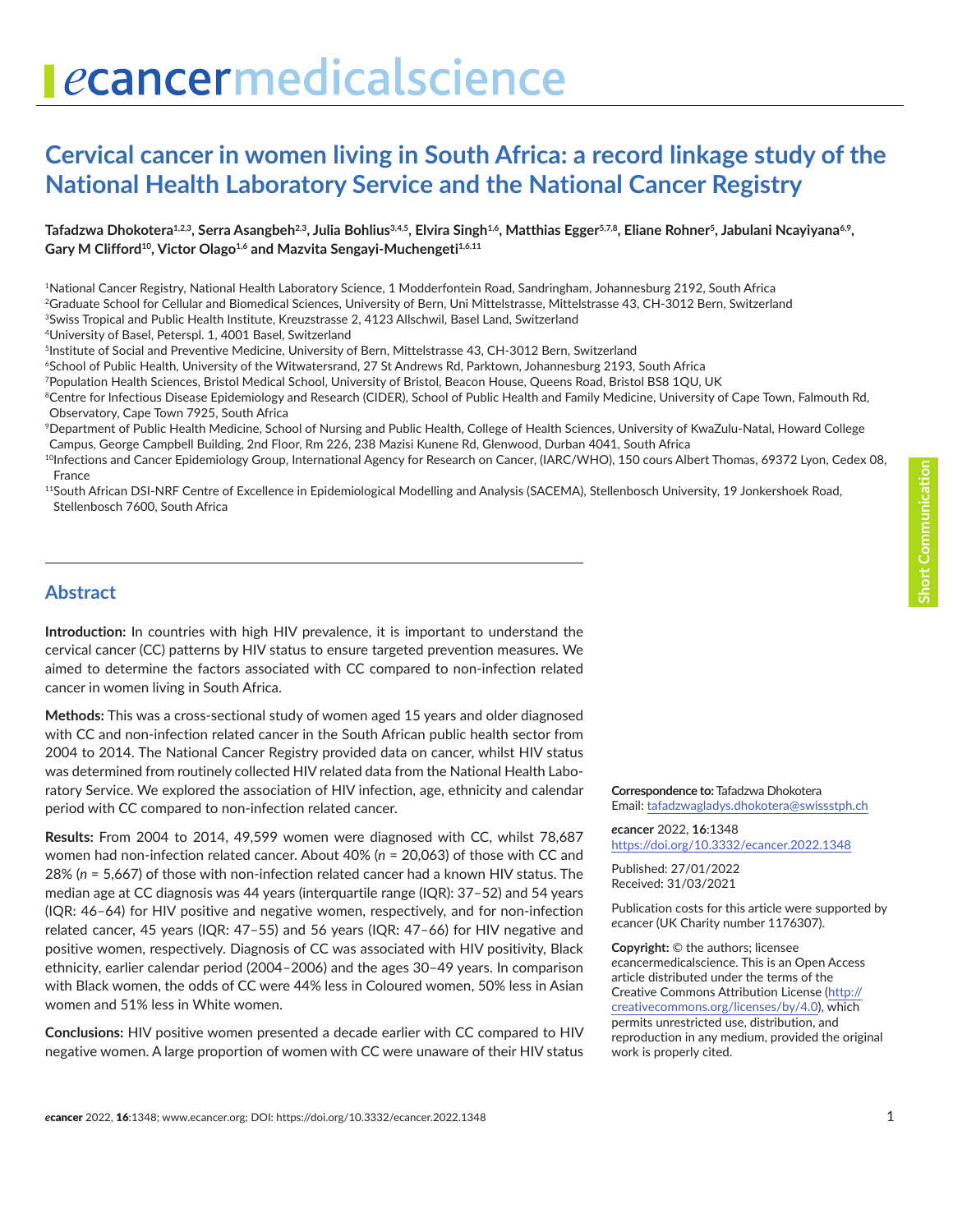with a disproportionate burden of CC in Black women. We recommend women attending CC screening facilities to be offered HIV testing so that recommendations for their follow-up visits are given according to their HIV status .

**Keywords:** *cervical cancer, HIV, South Africa, epidemiology*

#### **Introduction**

Cervical cancer (CC) is the second most common cancer and the leading cause of cancer-related deaths amongst women in South Africa [\[1\].](#page-8-0) The burden of CC is highest in women living with HIV. In 2018, approximately 63% of women with CC were HIV positive, with 53% of CC cases attributable to HIV in South Africa [\[2\].](#page-8-0) CC can be prevented through Human Papilloma Virus (HPV) vaccination, screening and treatment of precancerous lesions. Consequently, the World Health Organization has called for the elimination of CC, the first cancer ever to be targeted for elimination [\[3\]](#page-8-0). The implementation of prevention measures should be evidence-based to ensure efficient allocation of resources and maximum public health benefits in resource-limited settings [\[4\]](#page-8-0).

Age has long been considered a significant parameter in the secondary prevention of CC with the optimum age for CC screening varying from about 20 to 30 years in high income countries [\[5\]](#page-8-0). The recommended starting age for CC screening in South African women is 30 years for the general population and at HIV diagnosis, irrespective of age, for HIV positive women [\[6\].](#page-8-0) Black women have a higher burden of HIV infection when compared to other ethnicities in South Africa and the burden of CC is also high in this demographic group regardless of HIV status [\[7,](#page-9-0) [8\].](#page-9-0) In South Africa, data on CC are available in the general population; however, data are limited for women living with HIV at the national level. A high proportion of CC has been attributed to HIV with younger women living with HIV increasingly presenting with CC. Yet, an estimated 48% of women aged 15 years and older are unaware of their HIV positive status [\[2,](#page-8-0) [8\].](#page-9-0) As a result, HIV positive women who are unaware of their status present a gap in the risk stratified cervical screening efforts.

To ensure women follow the recommended screening guidelines specific to their risk profile, information on CC burden by age, ethnicity and HIV status (positive, negative and unknown) is crucial. The South African Match (SAM) study provides a unique opportunity to achieve such an objective. The SAM database contains linked routinely collected HIV and cancer records of clients seeking care in South African public health care facilities [\[9\].](#page-9-0) A cross-sectional sub-study of the SAM study assessed the burden of cancers attributable to HIV [\[10\].](#page-9-0) The current short report builds on this analysis to determine the association of HIV infection, age, ethnicity and calendar period with CC compared to non-infection related cancer.

#### **Methods**

#### *Study population*

This was a cross-sectional study of women aged 15 years and older diagnosed with CC or non-infection related cancer in the South African public health sector from January 2004 to December 2014 as reported to the National Cancer Registry (NCR) of South Africa.

#### *Data sources*

We linked cancer data from the NCR to routinely collected HIV related data from the National Health Laboratory Service (NHLS). The NCR collects data from both private and public laboratories on pathology-confirmed cancer diagnoses [\[11, 12\]](#page-9-0). NHLS HIV data are collected through a network of laboratories that provides pathology services to the public health sector of South Africa. Data from the NHLS represent 80% of the South African population. We excluded data from the private sector in the NCR dataset as we assumed that women who had their cancer diagnosed in the public sector would potentially get their HIV care in the private sector as well. From the linkage, only 0.08% (*n* = 6/7,550) of CC cases diagnosed in the private sector matched to the NHLS HIV data.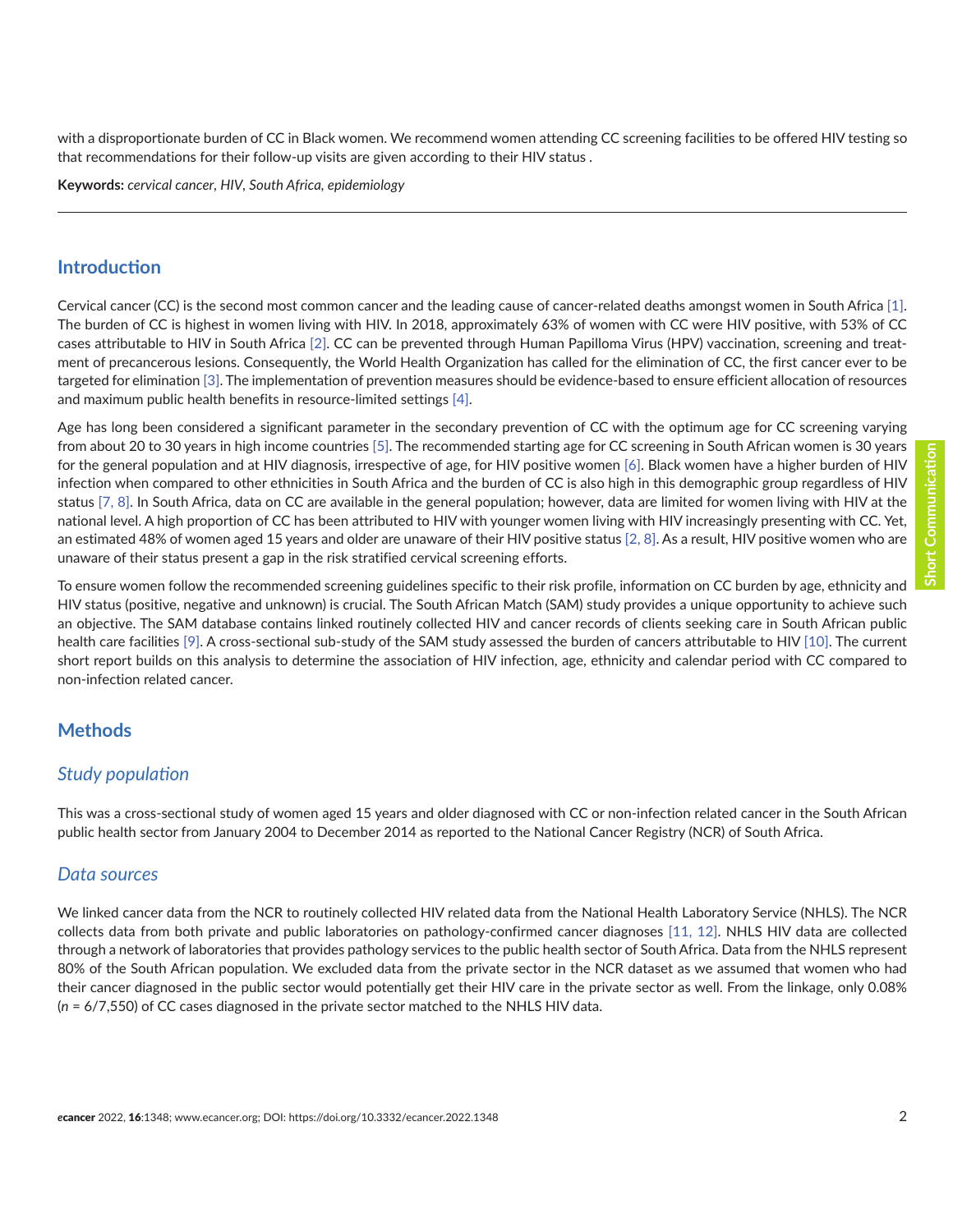#### *Variables and data management*

We defined CC as per International Classification of Disease for Oncology Volume 3 classification (topography C53) [\[13\].](#page-9-0) Since we were unable to select an undiseased comparison group, we selected controls from women with non-infection related cancers in the NCR database. This has been done before by the Johannesburg Case–Control Study [\[14\].](#page-9-0) The following cancers as per topography were used as the comparison group: Breast (C50), Endometrium (C54-55), Colon (C18-20), Oesophagus (C15), Ovaries (C56), Mucinous (C56 & 8470/3, 8471/3, 8472/3, 8473/3), Clear cell (C56 & 8310/3), Lung Cancer (C33-34), Myeloma (C90), Pancreas (C25), Myeloid Leukaemia (ICD-10 C92), Placenta (C58.9), Melanoma (C43), Bone (C40-41), Larynx (C32), Thyroid (C73), Kidney (C64), Brain (C71), Peritoneum and retroperitoneum (C48), Endocrine gland (C75), Small Intestine (C17), Meninges (C70), Thymus (C37), Fallopian tube (C57.0), Central Nervous System (C72) and Peripheral nerves & Autonomic Nervous System (C47). HIV status was determined from HIV diagnostic and monitoring tests. Diagnostic tests included enzyme linked immunosorbent assays, western blots and rapid tests. HIV monitoring tests included cluster of differentiation 4 (CD4) cell counts and HIV RNA viral loads. Demographic characteristics like age, ethnicity and year of cancer diagnosis were obtained from the cancer data. Age was categorised into 5-year age groups, and ethnicity was grouped as per the Statistics South Africa groupings, i.e., Asian, Black, Coloured (mixed race) and White. Year of cancer diagnosis was categorised into the following calendar periods: 2004–2006, 2007–2010 and 2011–2014.

#### *Data Analysis*

We described our study population by HIV status, age, ethnicity, year of cancer diagnosis stratified by CC diagnosis versus non-infection related cancer. We performed a test of proportions to determine any differences between categories. We treated age as a continuous variable and used Kruskal–Wallis to test for differences in median age at CC diagnosis by HIV status. We used logistic regression to determine the factors associated with CC compared to non-infection related cancer in women living in South Africa. All analyses were done using Stata (version 16, College Station, TX, USA).

#### **Results**

From 2004 to 2014, out of 128,286 women who met our eligibility criteria, 49,599 women aged 15 years and older were diagnosed with CC. A total of 40,190 women (31.3%) had a known HIV status. Amongst women with CC, 20,063 (40.5%) had a known HIV status. Of women with CC and a known HIV status, 58.1% (11,656 of 20,063) were assigned an HIV positive result. The percentage with an HIV result increased from 15% (*n* = 633/3,981) of all women with CC diagnosed in 2004 to 50% (*n* = 2,128/4,288) in 2014. We had a total of 78,687 non-infection related cancer. About 28% (5,667/20,127) of those with non-infection related cancer had a known HIV status [\(Table 1](#page-3-0)). The percentage with an HIV result for this group increased from 8.2% (*n* = 137/6,286) in 2004 to 28.4% (*n* = 2,661/7,492) in 2014. The median age of women diagnosed with CC was 51 years (interquartile range (IQR): 42–62), whilst the median age of women diagnosed with non-infection related cancer was 58 years (IQR: 47–68).

From 2004 to 2014, the number of women diagnosed with CC and HIV increased. In 2008, the number of women with CC and diagnosed with HIV surpassed that of HIV negative women with CC [\(Figure 1\)](#page-4-0). A decline in the number of cases was seen in 2014. For women with a non-infection related cancer, the number of women increased for both HIV positive and negative women, with more cases observed in HIV negative women whilst a decline was observed for those who had an unknown HIV status. The age distribution between HIV positive and negative women with CC differed. The median age at CC diagnosis for HIV negative women was 54 years (IQR: 46–64) and 44 years (IQR: 37–52) for HIV positive women (*p*-value < 0.001). More than half of all HIV positive women were diagnosed with CC between the ages of 35 and 49 years (52%, *n* = 6,010), and only 11% (*n* = 1,326) of CCs were diagnosed in women aged 60 years or older. In contrast, among HIV negative women, 31% (*n* = 2,565) were diagnosed with CC at ages of 35–49 years, and another 34% (*n* = 2,888) at ages of 60 years or older. For women with an unknown HIV status, the pattern was similar for HIV negative women with 35% (*n* = 10,379) diagnosed with CC at ages of 60 years and older.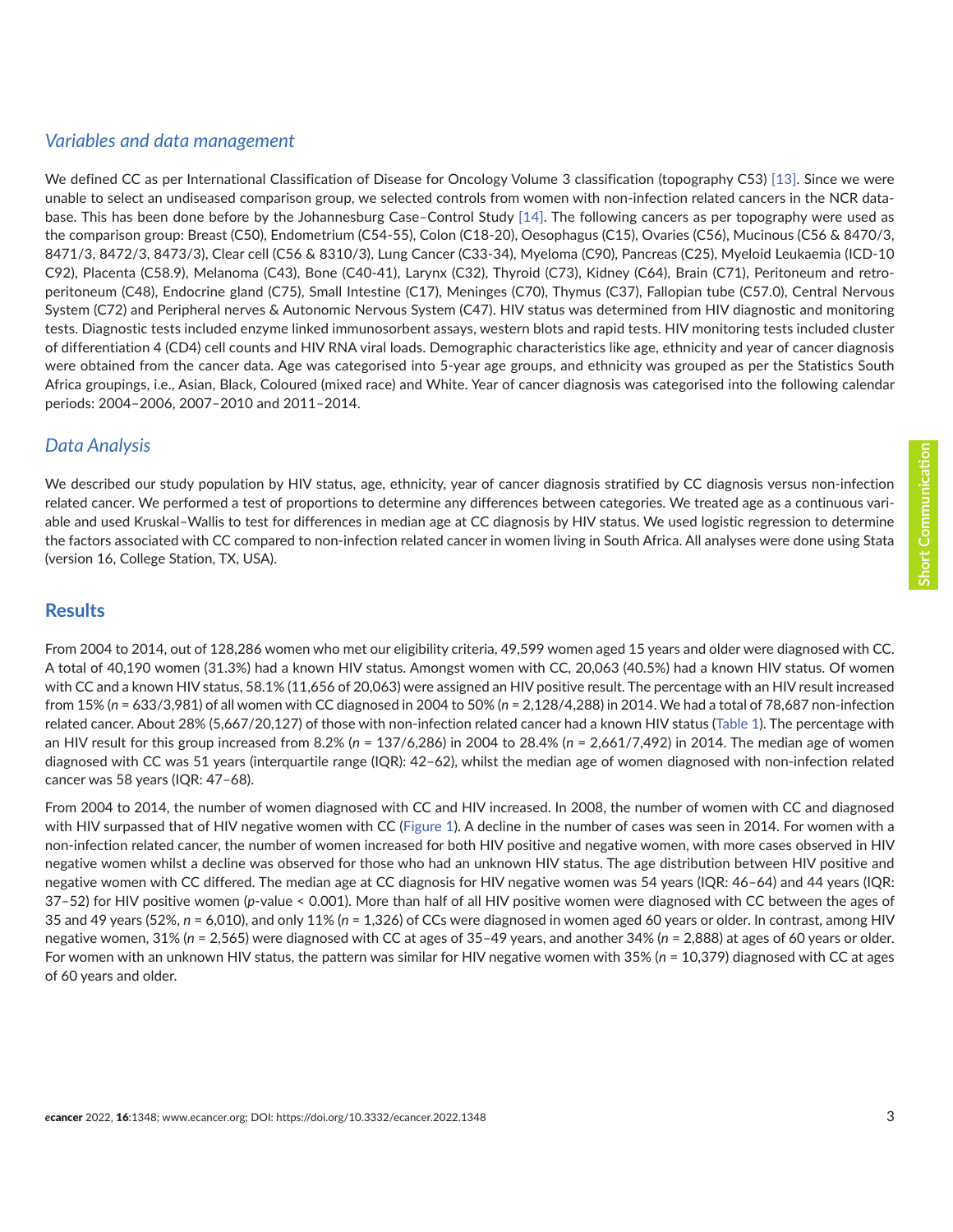|                                  | CC           |                | Non-infection related cancer |                |
|----------------------------------|--------------|----------------|------------------------------|----------------|
|                                  | $n = 49,599$ | Percentage (%) | $n = 78,687$                 | Percentage (%) |
| Age category (years)             |              |                |                              |                |
| $15 - 19$                        | 22           | 0.00           | 404                          | 0.50           |
| $20 - 24$                        | 196          | 0.40           | 689                          | 0.90           |
| $25 - 29$                        | 1,181        | 2.40           | 1,389                        | 1.80           |
| $30 - 34$                        | 2,981        | 6.00           | 2,547                        | 3.20           |
| $35 - 39$                        | 4,887        | 9.90           | 4,132                        | 5.30           |
| $40 - 44$                        | 6,014        | 12.10          | 6,103                        | 7.80           |
| $45 - 49$                        | 6,333        | 12.80          | 7,780                        | 9.90           |
| $50 - 54$                        | 6,254        | 12.60          | 8,849                        | 11.20          |
| $55 - 59$                        | 5,608        | 11.30          | 9,493                        | 12.10          |
| $60+$                            | 14,593       | 29.40          | 35,508                       | 45.10          |
| Missing                          | 1,530        | 3.10           | 1,793                        | 2.30           |
| Median age (interquartile range) | $51(42-62)$  |                | 58 (47-68)                   |                |
| Ethnicity                        |              |                |                              |                |
| Asian                            | 504          | 1.00           | 2,648                        | 3.40           |
| <b>Black</b>                     | 40,396       | 81.40          | 45,808                       | 58.20          |
| Coloured                         | 3,566        | 7.20           | 12,185                       | 15.50          |
| White                            | 3,160        | 6.40           | 14,830                       | 18.80          |
| Missing                          | 1,973        | 4.00           | 3,216                        | 4.10           |
| Cancer diagnosis year            |              |                |                              |                |
| 2004                             | 3,981        | 8.00           | 6,286                        | 8.00           |
| 2005                             | 4,217        | 8.50           | 6,482                        | 8.20           |
| 2006                             | 4,529        | 9.10           | 6,867                        | 8.70           |
| 2007                             | 4,429        | 8.90           | 6,932                        | 8.80           |
| 2008                             | 4,532        | 9.10           | 7,547                        | 9.60           |
| 2009                             | 4,522        | 9.10           | 7,626                        | 9.70           |
| 2010                             | 4,718        | 9.50           | 7,492                        | 9.50           |
| 2011                             | 4,601        | 9.30           | 7,632                        | 9.70           |
| 2012                             | 4,971        | 10.00          | 8,035                        | 10.20          |
| 2013                             | 4,812        | 9.70           | 7,227                        | 9.20           |
| 2014                             | 4,287        | 8.60           | 6,561                        | 8.30           |
| <b>HIV status</b>                |              |                |                              |                |
| HIV negative                     | 8,407        | 16.90          | 14,460                       | 18.40          |
| HIV positive                     | 11,656       | 23.50          | 5,667                        | 7.20           |
| HIV unknown                      | 29,536       | 59.50          | 58,560                       | 74.40          |

<span id="page-3-0"></span>**Table 1. Characteristics of women diagnosed with CC or non-infection related cancer.**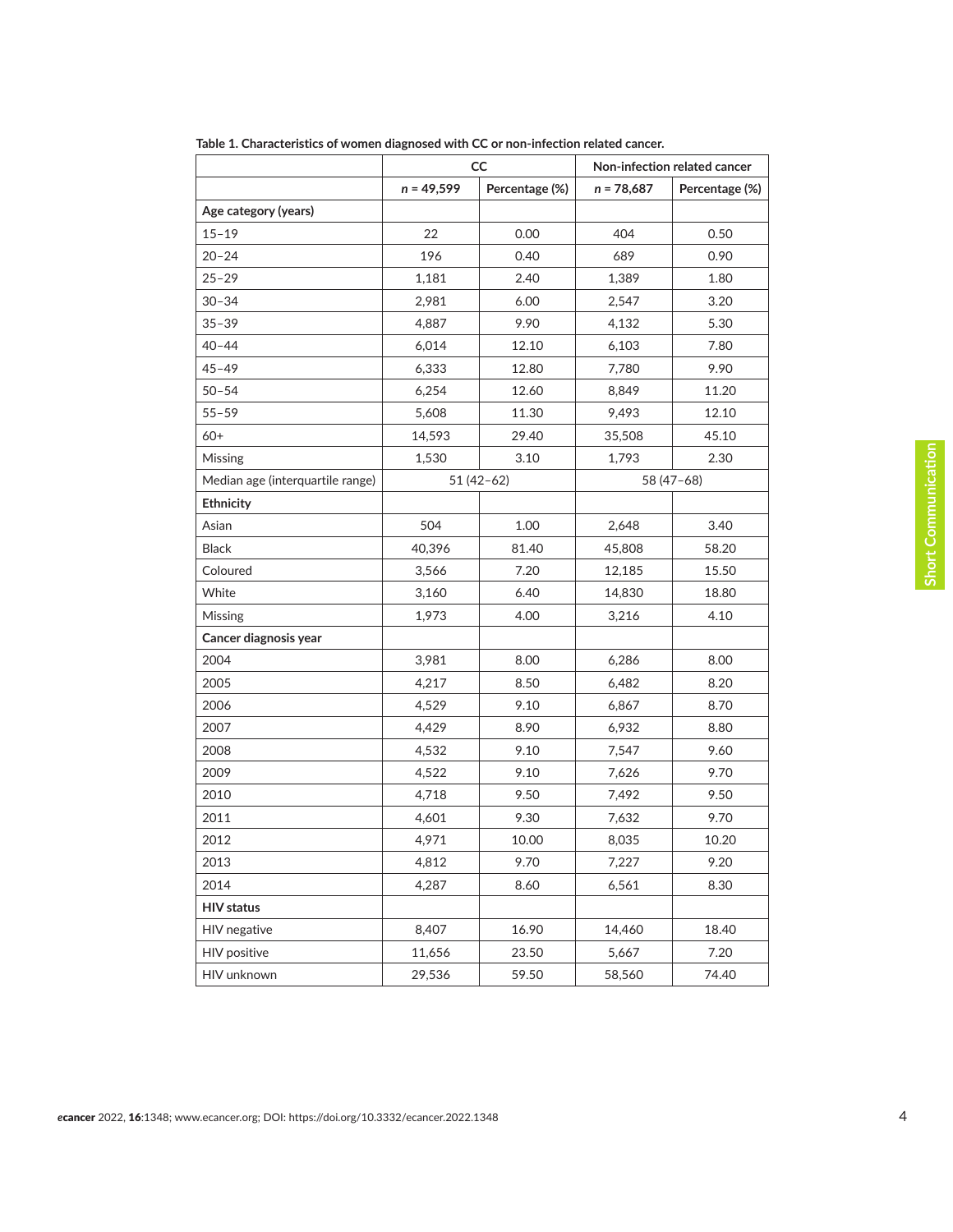<span id="page-4-0"></span>

**Figure 1. Trends in the frequency of CC and non-infection related cancer by HIV status.**





Similarly, amongst women with non-infection related cancer, the age distribution between HIV positive and negative women differed. The median age at non-infection related cancer diagnosis was 45 years (IQR: 37–55) for HIV positive women and 56 years (IQR: 47–66) for HIV negative women. About 44% (*n* = 2,487) of women diagnosed with HIV and non-infection related cancer were in the 35–49 years age group whilst for HIV negative women with non-infection related cancer, only 26% (n = 3,705) of cases were observed between the ages of 35 and 49 years and a further 41% (*n* = 5,896) in those 60 years and older. The age distributions were similar for CC and non-infection related cancer. However, for women living with HIV and diagnosed with CC, there was a steeper increase and more cases from the age 20 to about 40 years compared to women living with HIV and diagnosed with non-infection related cancer in the same age range (Figure 2).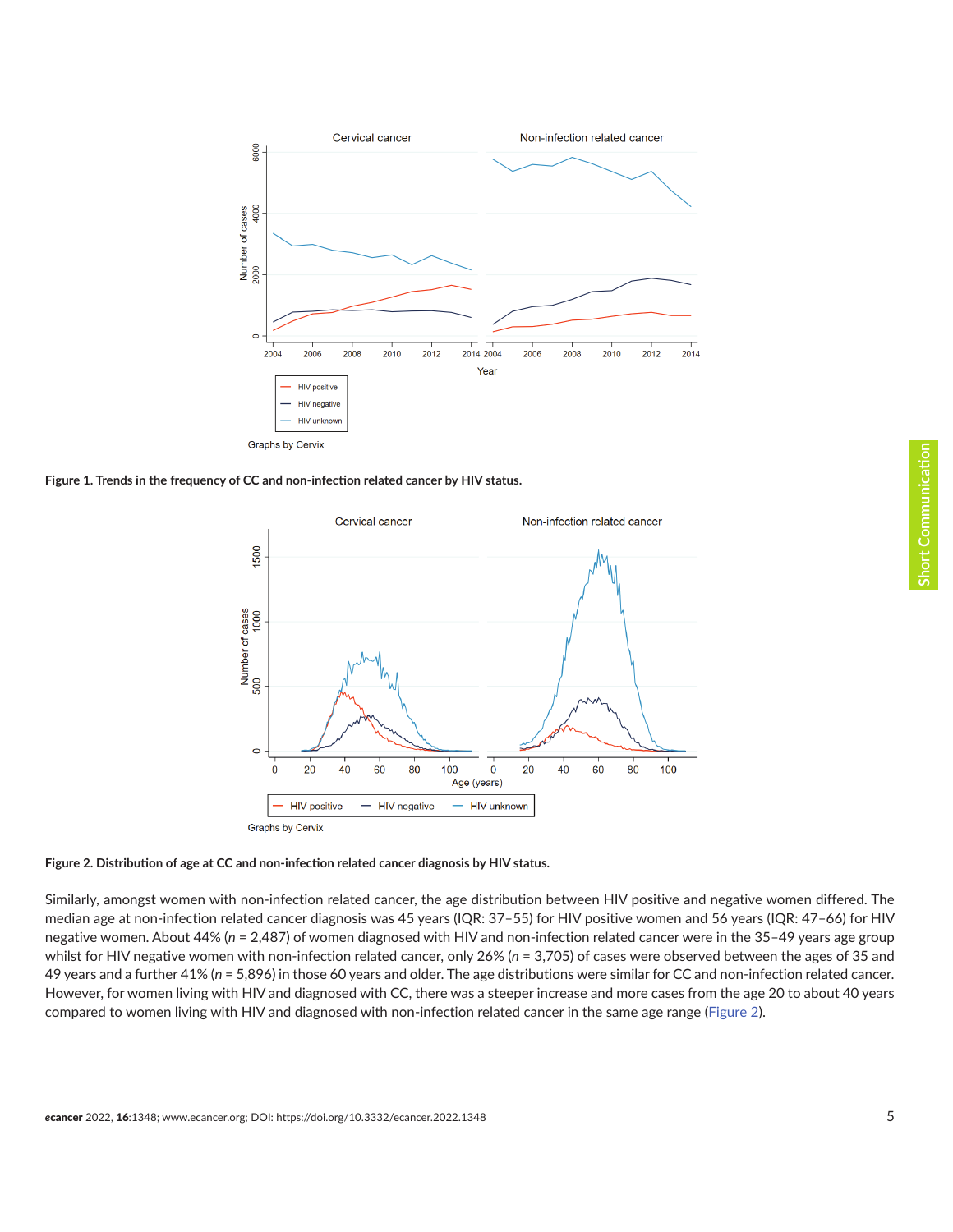**HIV positive HIV** negative  $\overline{00}$  $80$ Percentage (%) 8  $\overline{a}$  $\mathsf{S}$  $\circ$ **Black** White Asian Coloured Asian **Black** White Coloured cervical cancer non-infection related cancer Graphs by HIV STATUS

#### **Figure 3. Percentage of CC and non-infection related cancer by HIV status and ethnicity.**

Across all ethnicities, the percentage of HIV positivity was higher amongst those with CC compared to those without CC (Figure 3). However, when we determined the association between CC and ethnicity, the odds of CC were 50% less in Asian women (Odds ratio (OR): 0.50 (95% confidence interval (CI): 0.41–0.61)), 44% less in Coloured women (OR: 0.56 (95% CI: 0.52–0.59)) and 51% less in White women (OR: 0.49 (95% CI: 0.46–0.53)) ([Table 2\)](#page-6-0). Compared to the calendar period 2004–2006, the odds of CC diagnosis were lower in the subsequent calendar periods with an OR of 0.75 (95% CI: 0.70–0.80) for the period 2007–2010 and an OR of 0.64 (95% CI: 0.60–0.68) observed in the later calendar periods. Regarding age, there was no difference observed in the odds of CC amongst women aged 30–34 years and those between the ages of 40 and 49 years compared to women aged 35–39 years.

#### **Discussion**

The results of this cross-sectional analysis of national South African cancer registry data show that women diagnosed with CC and with HIV were a decade younger than women with CC who were HIV negative. Diagnosis of CC was associated with being Black, HIV positivity, early calendar period (2004–2006) and the ages 30–49 years. The percentage of women diagnosed with CC with a known HIV status increased from 15% in 2004 to approximately 50% in 2014, and over half of the women diagnosed with a CC had an unknown HIV status.

Our study's main limitation was the high percentage of CC diagnoses with an unknown HIV status. Given that we assigned HIV status from routinely collected HIV data, we might have missed individuals tested for HIV through point of care tests not recorded by the NHLS as well as those tested by the private sector. However, it essential to note that we excluded CC cases diagnosed in the private sector. Only 0.08% of CC cases in the private sector were assigned an HIV results. We then assumed that those CC cases diagnosed in the private sector would have their HIV tests also done in the private sector (and hence not recorded in NHLS). As a result, we might have introduced some selection bias as use of the private sector is largely associated with better socio-economic status. Identifiable data of the national population of women to link to the CC cases as well as HIV data were not available; therefore, our assessment on ethnicity might not reflect the true distribution in the South African population. However, we still believe that even though we had no access to these population estimates, our study provides useful information by demonstrating that a large proportion of women diagnosed with CC are unaware of their HIV status and the disparities in CC by ethnicity.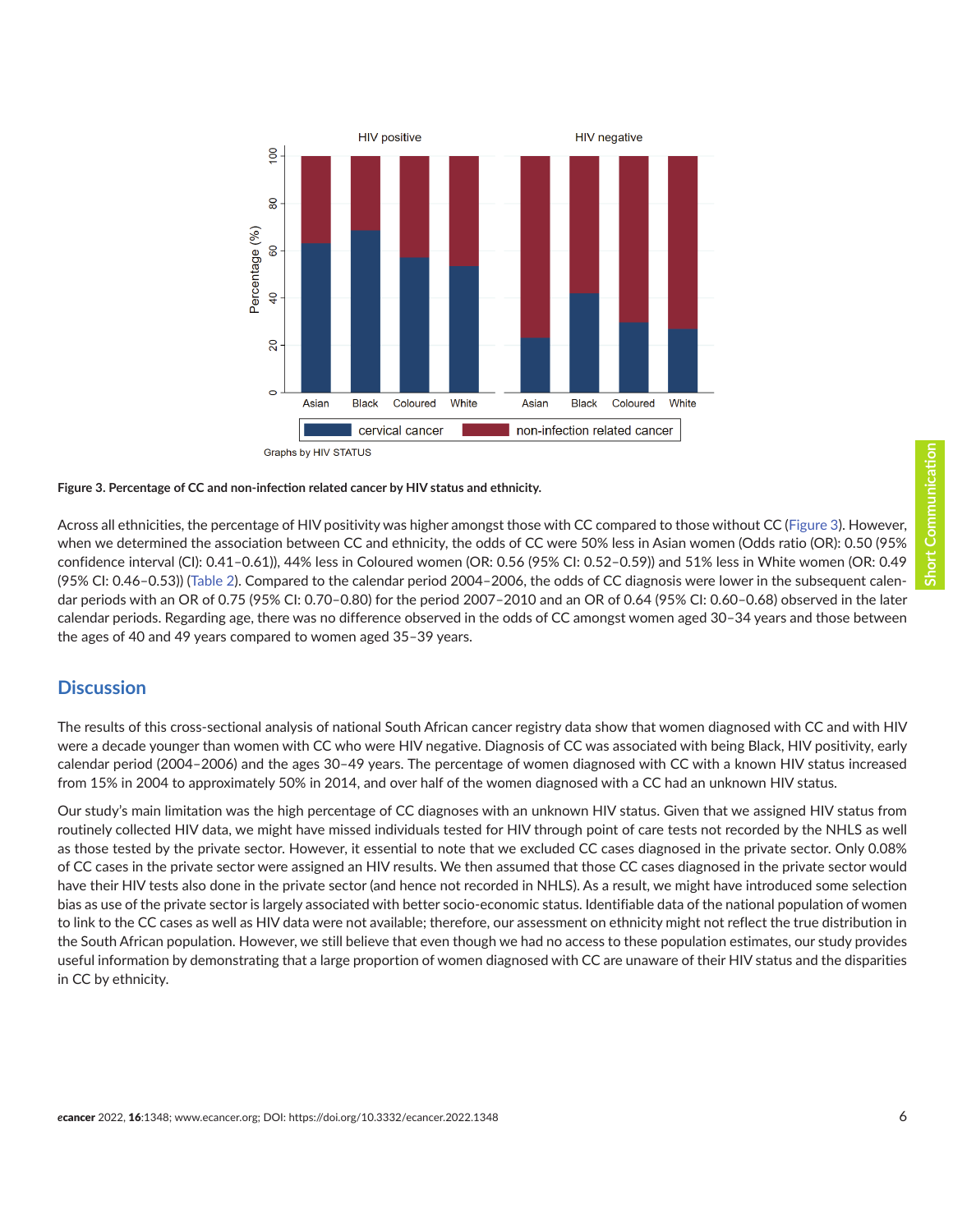|                       | <b>Bivariate analyses</b>                  | Multivariable analysis |  |
|-----------------------|--------------------------------------------|------------------------|--|
|                       | Odd ratio (95% CI)                         | Odd ratio (95% CI)     |  |
| <b>HIV</b> status     |                                            |                        |  |
| HIV negative          | $\mathbf{1}$                               | $\mathbf{1}$           |  |
| <b>HIV</b> positive   | $3.54(3.39 - 3.69)$                        | $2.77(2.63 - 2.91)$    |  |
| Age category (years)  |                                            |                        |  |
| $15 - 19$             | $0.05(0.03 - 0.07)$                        | $0.03(0.01 - 0.07)$    |  |
| $20 - 24$             | $0.24(0.20 - 0.28)$                        | $0.21(0.16 - 0.27)$    |  |
| $25 - 29$             | $0.72(0.66 - 0.78)$                        | $0.74(0.64 - 0.85)$    |  |
| $30 - 34$             | $0.99(0.93 - 1.06)$                        | $0.91(0.82 - 1.01)$    |  |
| $35 - 39$             | 1                                          | 1                      |  |
| $40 - 44$             | $0.83(0.79 - 0.88)$                        | $1.02(0.93 - 1.11)$    |  |
| $45 - 49$             | $0.69(0.65 - 0.73)$                        | $0.96(0.88 - 1.05)$    |  |
| $50 - 54$             | $0.6(0.57 - 0.63)$                         | $0.89(0.81 - 0.97)$    |  |
| $55 - 59$             | $0.5(0.47 - 0.53)$                         | $0.83(0.76 - 0.91)$    |  |
| $60+$                 | $0.35(0.33 - 0.36)$                        | $0.66(0.61 - 0.72)$    |  |
| Ethnicity             |                                            |                        |  |
| Asian                 | $0.22(0.20 - 0.24)$                        | $0.5(0.41 - 0.61)$     |  |
| <b>Black</b>          | $\mathbf{1}$                               | $\mathbf{1}$           |  |
| Coloured (mixed race) | $0.33(0.32 - 0.35)$                        | $0.56(0.52 - 0.59)$    |  |
| White                 | $0.24(0.23 - 0.25)$                        | $0.49(0.46 - 0.53)$    |  |
| Calendar period       |                                            |                        |  |
| 2004-2006             |                                            | $1(1.00-1.00)$         |  |
| 2007-2010             | $0.95(0.92 - 0.98)$<br>$0.75(0.70 - 0.80)$ |                        |  |
| 2011-2014             | $0.98(0.95 - 1.01)$                        | $0.64(0.60 - 0.68)$    |  |

<span id="page-6-0"></span>**Table 2. Factors associated with CC compared to non-infection related cancers women living in South Africa.**

Multivariable logistic regression analysis adjusted for HIV status, age, ethnicity and calendar period.

95% CI, 95% confidence interval

We and others observed a similar pattern of earlier presentation of CC in women living with HIV than among HIV negative women [\[15–19\].](#page-9-0) Between 2008 and 2010, a study used NHLS data to determine the age at diagnosis of invasive and pre-invasive CC in the South African province of Limpopo [\[19\]](#page-9-0). In that study, the mean age at invasive CC diagnosis was 41.3 years (standard deviation (SD): 9.7) for HIV positive, and 59.1 years (SD: 14.7) for HIV negative women [\[19\].](#page-9-0) A nationwide study of the NHLS cervical cancer dataset from 2014 to 2016 established that the peak age at CC diagnosis was 36–40 years amongst HIV positive women and >60 years in HIV negative women [\[20\]](#page-9-0). In Zambia, the median age at CC diagnosis was 40 years for HIV negative women and 35 years for HIV positive women [\[21\].](#page-9-0) The median age at CC diagnosis that we observed for women living with HIV in our study is higher compared to most studies from sub-Saharan Africa. This could likely be because of late presentation to health facilities and subsequent diagnosis at advanced stages. However, we cannot verify this with our data, as we did not have staging data.

CC was associated with HIV positivity, Black ethnicity and early calendar period (2004–2006). The association of HIV infection with CC is consistent across literature [\[22–](#page-9-0)[24\]](#page-10-0). Regarding ethnicity, in South Africa, the prevalence of HIV is highest in Black African women at 27.8%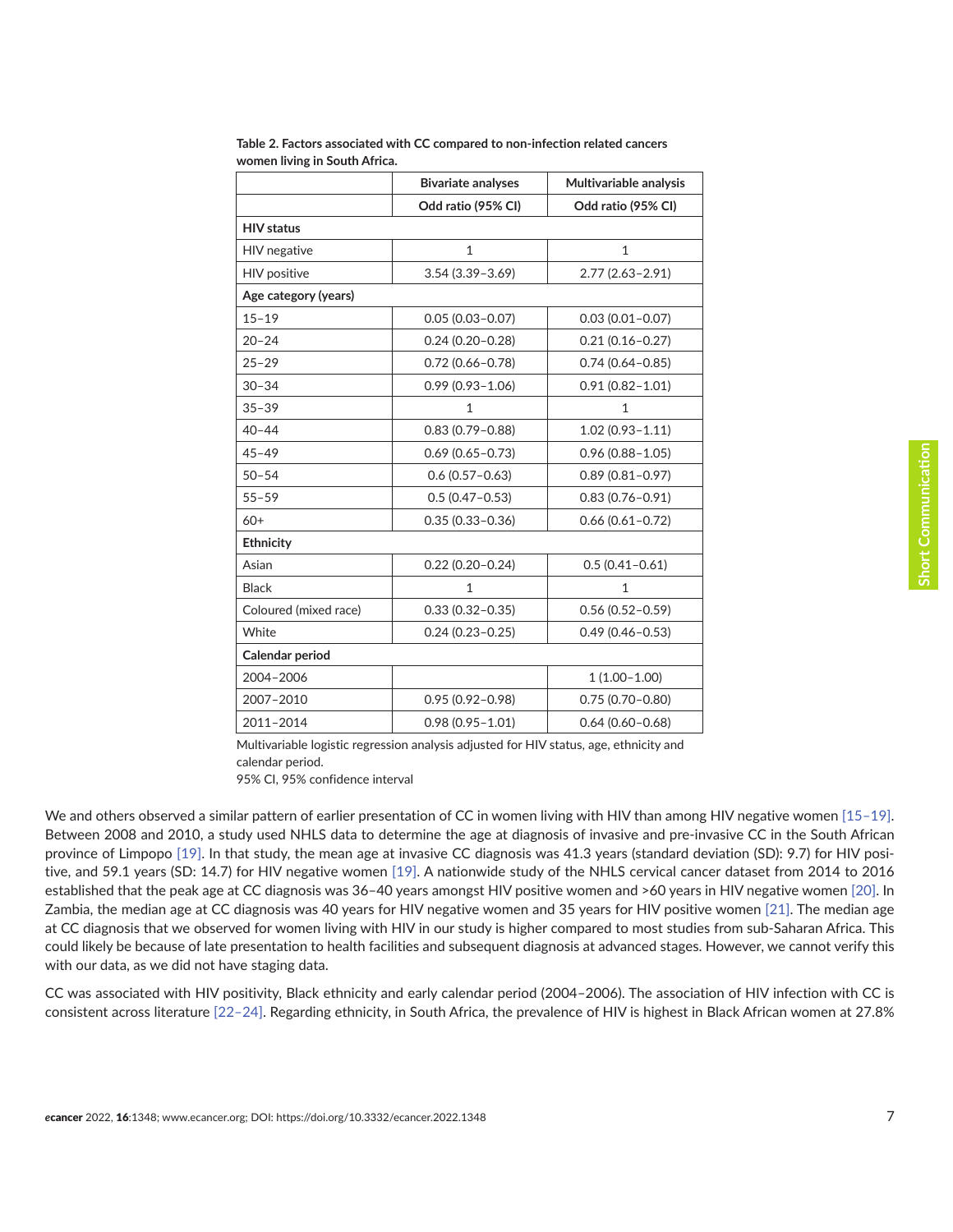for those aged 25 years and older [\[8\].](#page-9-0) This HIV prevalence is significantly higher than in Asian (0.9%), White (1.3%) and Coloured (7.8%) ethnicities. As a result, the higher odds of CC observed in Black women compared to all other ethnicities might reflect the higher burden of HIV in this population. Barriers to CC screening amongst Black women have also been implicated as potential contributing factors to the increased burden in this subpopulation. Currently in South Africa, the women are offered three free Pap smears in their lifetime of 10 year intervals with the recommended age at first screening being 30 years for the general population [\[6\]](#page-8-0). For women living with HIV, the recommendation is to receive screening at HIV diagnosis and every 3 years thereafter if the screening test is negative [\[6\]](#page-8-0). Similarly, the WHO guidelines also recommend CC screening at age of 30 years for the general population [\[25\]](#page-10-0). However, for women living with HIV, the recommended age is 25 years. The recommended screening method for both HIV positive and negative women is HPV DNA detection. However, in areas where cytology is used as the primary screening test, it should continue to be used until HPV DNA testing can be introduced. To work towards the CC elimination agenda, by 2030, 70% of women should be screened by age 35 years and again by age 45 years for cervical precancerous lesions using a high-performance test, and 90% of those requiring treatment have to be treated [\[25\]](#page-10-0). In a cross-sectional study in South Africa, they observed that the Black ethnic group was associated with a less likelihood of screening for CC [\[26\].](#page-10-0) Specifically, 40% of Black women reported ever having done a Pap smear compared to 91% White, 83% Coloured and 78% of Asian women [\[26\].](#page-10-0) The barriers to CC screening in black women in South Africa include lower socioeconomic position, lack of knowledge on CC screening, cultural beliefs as well as fear and stigma [\[26–29\].](#page-10-0)

Whilst the percentage of HIV unknown declined across the years, in 2014, the percentage of CC diagnosis with an unknown HIV status was still high. The percentage of HIV unknowns in our study is close to the estimated 45% of women aged 15 years and older in South Africa, who were unaware of their HIV status in 2012 [\[30\]](#page-10-0). The improvement in HIV testing we observed from 2004 is likely explained by the expansion of the HIV testing programme in South Africa, with more people gaining access to HIV testing services. According to a national, representative survey, the percentage of women ever tested for HIV increased from 33% in 2005 to 79% in 2017 [\[31\]](#page-10-0). In the context of CC, a case– control study demonstrated that approximately 10% of women diagnosed with CC were unaware of their HIV positive status [\[32\].](#page-10-0) Over time, we also observed an increase in the percentage of HIV positive CC cases. This might reflect the better longevity in people living with HIV due to improvements in and expansion of antiretroviral treatment. With reduced HIV related mortality, women with HIV may now live long enough to develop and be diagnosed with CC [\[33,](#page-10-0) [34\]](#page-10-0). Another possible explanation of this is the expansion of the HIV testing programme in South Africa in years that are more recent.

The early presentation of CC in women living with HIV is consistent with available literature. Therefore, early and frequent screening for cervical pre-cancer amongst women living with HIV should continue to be strengthened. In addition to this, South African women should be encouraged to test for HIV, especially high risk populations such as Black women aged 20–34 years [\[5\]](#page-8-0) to identify HIV positive women who are at a higher risk for CC development. We recommend women attending CC screening facilities to be offered HIV testing so that recommendations for their follow-up visits are given according to their HIV status. All these measures aim to prevent HIV positive women being assigned the general population's screening recommendations, which recommend initiating screening at the age of 30 years and less frequently thereafter if tested negative. If women are unaware of their HIV status, this presents a gap in the elimination of CC in South Africa. We also recommend that screening efforts be intensified in the Black population.

#### **Conclusion**

Amongst women diagnosed with CC in South Africa, women living with HIV presented a decade earlier with CC compared to HIV negative women. A large proportion of women diagnosed with CC are unaware of their HIV status and there are disparities in CC by ethnicity specifically for Black women. Given the high HIV burden in the country and in women diagnosed with CC, early and frequent screening for cervical pre-cancer should continue to be encouraged for women living with HIV. We recommend women attending CC screening facilities to be offered HIV testing so that recommendations for their follow-up visits are given according to their HIV status.

## **List of abbreviations**

CI, Confidence interval; HIV, Human immunodeficiency virus; HPV, Human papilloma virus; IQR, Interquartile range; NCR, National Cancer Registry; NHLS, National Health Laboratory Service; OR, Odds ratio; SAM, South African HIV Cancer Match Study.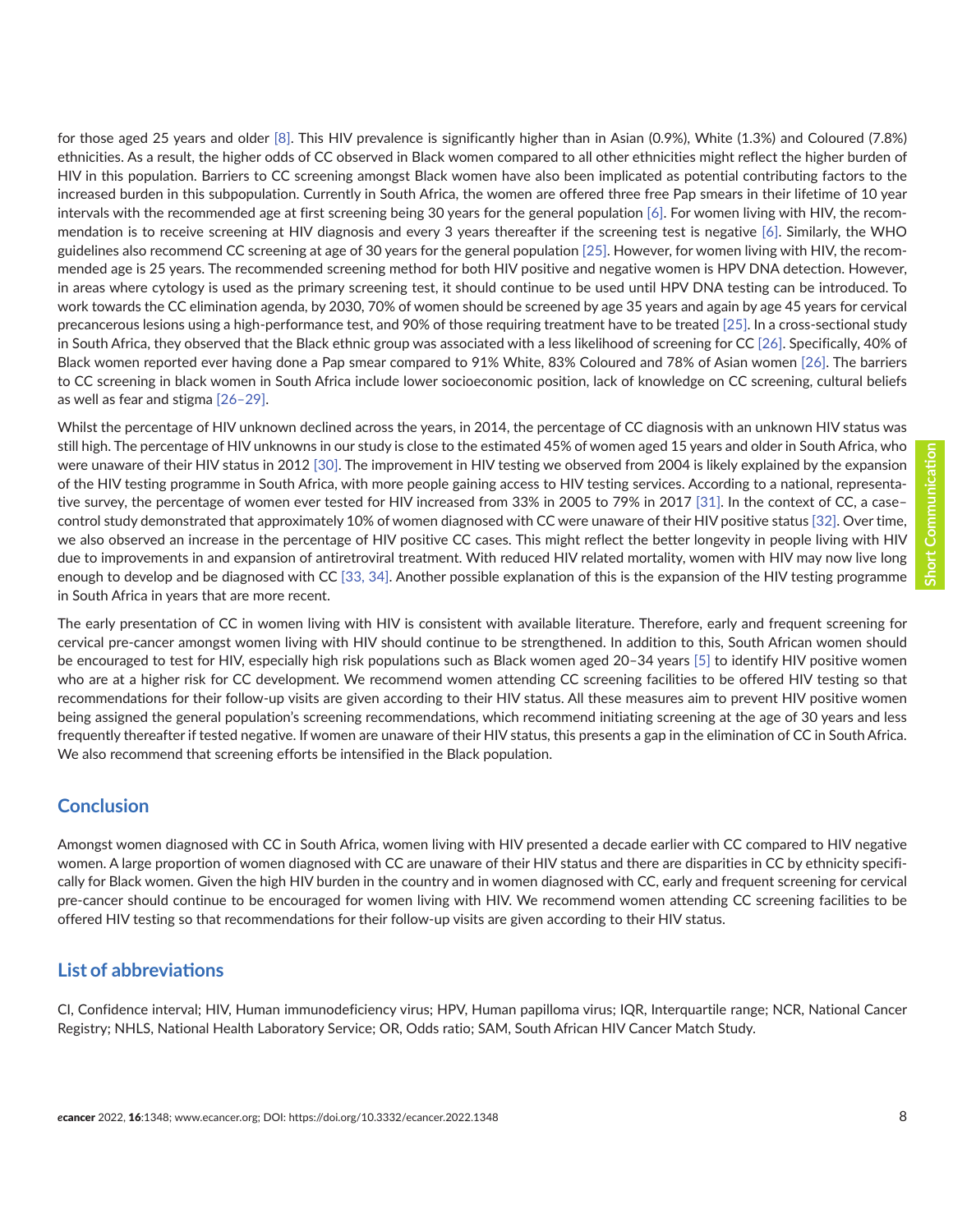# <span id="page-8-0"></span>**Conflicts of interest**

The authors declare no competing interests.

# **Authors' contributions**

ME, ES, MS and JB contributed towards the study design. TD contributed towards literature search, data analysis and drafting of first version of manuscript. ES and MS contributed towards data acquisition. VO contributed towards data management. All authors contributed towards data interpretation and critical comments on the first and subsequent drafts of the manuscript. All authors read and approved the final manuscript.

## **Acknowledgments and funding**

The authors would like to acknowledge NHLS and the NCR. This work was supported by grants from the U.S. Civilian Research & Development Foundation (CRDF Global), the National Institutes of Health administrative supplement to Existing NIH Grants and Cooperative Agreements (Parent Admin Supp) (The South African HIV Cancer Match Study; U01AI069924, PI Matthias Egger, co-PI Julia Bohlius) PEPFAR supplement (PI Matthias Egger), the Swiss National Science Foundation (The South African HIV cancer Match Study, 320030\_169967, PI Julia Bohlius); ACCHIVe – (The Cervical Cancer Prevention and Care Cascade, 177319, PI Julia Bohlius); ESTHER Switzerland (Linkage Partnership to Control Cervical Cancer in Southern Africa, 20G26, PI Julia Bohlius). ME was supported by special project funding (grant 189498) from the Swiss National Science Foundation. This project has received funding from the European Union's Horizon 2020 research and innovation programme under the Marie Skłodowska-Curie grant agreement No 801076, through the SSPH+ Global PhD Fellowship Programme in Public Health Sciences (GlobalP3HS) of the Swiss School of Public Health (PhD Candidates: Tafadzwa Dhokotera and Serra Asangbeh). The authors acknowledge support from the Federal Commission for Scholarships for Foreign Students for the Swiss Government Excellence Scholarship (ESKAS No. 2019.0741) for the academic year(s) 2019–2021 (PhD Candidate: Serra Asangbeh). The contents are solely the responsibility of the authors and do not necessarily reflect the views of the funding bodies, nor the institutions with which the authors are affiliated.

Where authors are identified as personnel of the International Agency for Research on Cancer/World Health Organization, the authors alone are responsible for the views expressed in this article and they do not necessarily represent the decisions, policy or views of the International Agency for Research on Cancer/World Health Organization.

#### **References**

- 1. Olorunfemi G, Ndlovu N, and Masukume G, *et al* (2018) **Temporal trends in the epidemiology of cervical cancer in South Africa (1994– 2012)** *Int J Cancer* **143** 2238–2249<https://doi.org/10.1002/ijc.31610> PMID: [29786136](http://www.ncbi.nlm.nih.gov/pubmed/29786136) PMCID: [6195436](http://www.ncbi.nlm.nih.gov/pmc/articles/PMC6195436)
- 2. Stelzle D, Tanaka LF, and Lee KK, *et al* (2021) **Estimates of the global burden of cervical cancer associated with HIV** *Lancet Glob Health* **9** e161–e169 [https://doi.org/10.1016/S2214-109X\(20\)30459-9](https://doi.org/10.1016/S2214-109X(20)30459-9) PMCID: [7815633](http://www.ncbi.nlm.nih.gov/pmc/articles/PMC7815633)
- 3. Das M (2021) **WHO launches strategy to accelerate elimination of cervical cancer** *Lancet Oncol* **22** 20–21 [https://doi.org/10.1016/](https://doi.org/10.1016/S1470-2045(20)30729-4) [S1470-2045\(20\)30729-4](https://doi.org/10.1016/S1470-2045(20)30729-4)
- 4. Baussano I and Bray F (2019) **Modelling cervical cancer elimination** *Lancet Pub Health* **4** e2–e3 [https://doi.org/10.1016/S2468-](https://doi.org/10.1016/S2468-2667(18)30189-0) [2667\(18\)30189-0](https://doi.org/10.1016/S2468-2667(18)30189-0)
- 5. Shisana O, Zungu N, and Evans M, *et al* (2015) **The case for expanding the definition of 'key populations' to include high-risk groups in the general population to improve targeted HIV prevention efforts** *South African Med J* **105** 664–669 [https://doi.org/10.7196/SAM-](https://doi.org/10.7196/SAMJnew.7918)[Jnew.7918](https://doi.org/10.7196/SAMJnew.7918)
- 6. National Department of Health (2017) **Cervical cancer prevention and control policy** [\[https://www.google.co.za/search?q=The+Nation](https://www.google.co.za/search?q=The+National+Policy+on+Cervical+Cancer&rlz=1C1KAFB_enZA523ZA524&oq=The+National+Policy+on+Cervical+Cancer&aqs=chrome..69i57.1342j0j8&sourceid=chrome&ie=UTF-8) [al+Policy+on+Cervical+Cancer&rlz=1C1KAFB\\_enZA523ZA524&oq=The+National+Policy+on+Cervical+Cancer&aqs=chrome..69i57.1](https://www.google.co.za/search?q=The+National+Policy+on+Cervical+Cancer&rlz=1C1KAFB_enZA523ZA524&oq=The+National+Policy+on+Cervical+Cancer&aqs=chrome..69i57.1342j0j8&sourceid=chrome&ie=UTF-8) [342j0j8&sourceid=chrome&ie=UTF-8\]](https://www.google.co.za/search?q=The+National+Policy+on+Cervical+Cancer&rlz=1C1KAFB_enZA523ZA524&oq=The+National+Policy+on+Cervical+Cancer&aqs=chrome..69i57.1342j0j8&sourceid=chrome&ie=UTF-8)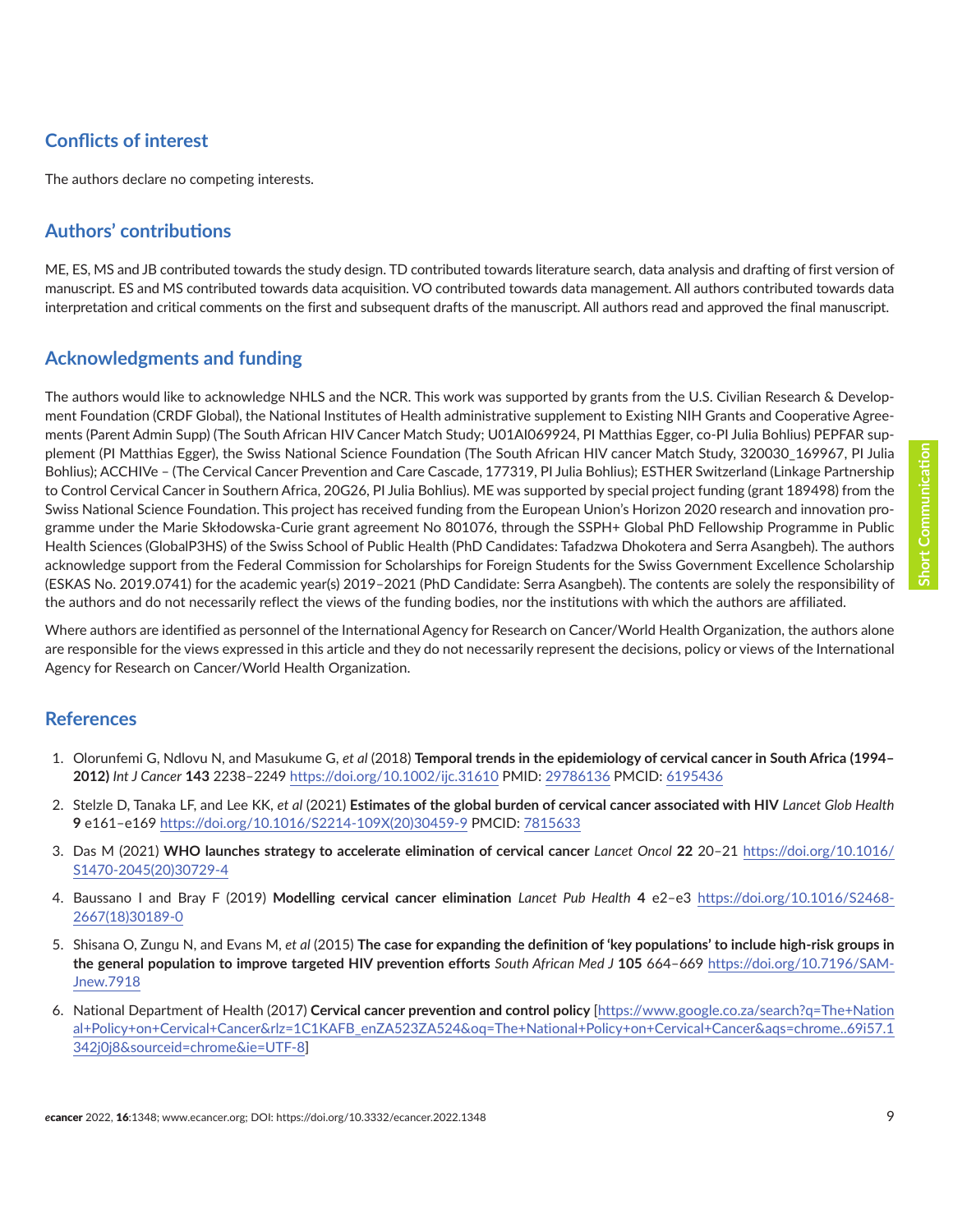- <span id="page-9-0"></span>7. South African National Cancer Registry **Cancer in South Africa 2014** Johannesburg [\[http://www.nicd.ac.za/wp-content/](http://www.nicd.ac.za/wp-content/uploads/2017/03/2014-NCR-tables-1.pdf) [uploads/2017/03/2014-NCR-tables-1.pdf\]](http://www.nicd.ac.za/wp-content/uploads/2017/03/2014-NCR-tables-1.pdf) Date accessed: 30/9/18
- 8. Simbayi LC, Zuma K, and Zungu N, *et al* (2019) **South African National HIV prevalence, incidence, behaviour and communication survey, 2017** Cape Town [[http://www.hsrc.ac.za/en/departments/hsc/National\\_HIV\\_Survey\]](http://www.hsrc.ac.za/en/departments/hsc/National_HIV_Survey)
- 9. Muchengeti M, Bartels L, and Olago V, *et al Cohort Profile: The South African HIV Cancer Match Study (SAM) preprint*
- 10. Dhokotera T, Bohlius J, and Spoerri A, *et al* (2019) **The burden of cancers associated with HIV in the South African public health sector, 2004-2014: a record linkage study** *Infect Agents Cancer* **14** 12 <https://doi.org/10.1186/s13027-019-0228-7>
- 11. Singh E, Sengayi M, and Urban M, *et al* (2014) **The South African national cancer registry: an update** *Lancet Oncol* **15** e363 [https://doi.](https://doi.org/10.1016/S1470-2045(14)70310-9) [org/10.1016/S1470-2045\(14\)70310-9](https://doi.org/10.1016/S1470-2045(14)70310-9) PMID: [25079099](http://www.ncbi.nlm.nih.gov/pubmed/25079099)
- 12. Singh E, Ruff P, and Babb C, *et al* (2015) **Establishment of a cancer surveillance programme: the South African experience** *Lancet Oncol* **16** e414–e421 [https://doi.org/10.1016/S1470-2045\(15\)00162-X](https://doi.org/10.1016/S1470-2045(15)00162-X) PMID: [26248849](http://www.ncbi.nlm.nih.gov/pubmed/26248849) PMCID: [4591917](http://www.ncbi.nlm.nih.gov/pmc/articles/PMC4591917)
- 13. Fritz A, Percy C, and Jack A, *et al* eds (2013) *International Classification of Diseases for Oncology: Third Edition* [[https://apps.who.int/iris/](https://apps.who.int/iris/handle/10665/42344) [handle/10665/42344\]](https://apps.who.int/iris/handle/10665/42344)
- 14. Stein L, Urban MI, and O'Connell D, *et al* (2008) **The spectrum of human immunodeficiency virus-associated cancers in a South African black population: results from a case-control study, 1995-2004** *Int J Cancer* **122** 2260–2265<https://doi.org/10.1002/ijc.23391> PMID: [18241034](http://www.ncbi.nlm.nih.gov/pubmed/18241034)
- 15. Mpunga T, Znaor A, and Uwizeye FR, *et al* (2018) **A case–control study of <scp>HIV</scp> infection and cancer in the era of antiretroviral therapy in <scp>R</scp> wanda** *Int J Cancer* **143** 1348–1355 <https://doi.org/10.1002/ijc.31537>PMID: [29663358](http://www.ncbi.nlm.nih.gov/pubmed/29663358) PMCID: [6099235](http://www.ncbi.nlm.nih.gov/pmc/articles/PMC6099235)
- 16. Diarra A and Botha H (2017) **Invasive cervical cancer and human immunodeficiency virus (HIV) infection at Tygerberg Academic Hospital in the period 2003–2007: demographics and characteristics** *South Afr J Gynaecol Oncol* **9** 1–5 [https://doi.org/10.1080/20742835](https://doi.org/10.1080/20742835.2017.1333700) [.2017.1333700](https://doi.org/10.1080/20742835.2017.1333700)
- 17. Mudini W, Palefsky JM, and Hale MJ, *et al* (2018) **Human papillomavirus genotypes in invasive cervical carcinoma in HIV-seropositive and HIV-seronegative women in Zimbabwe** *J Acquir Immune Defic Syndr* **79** E1–E6 <https://doi.org/10.1097/QAI.0000000000001754> PMID: [29781877](http://www.ncbi.nlm.nih.gov/pubmed/29781877) PMCID: [6092204](http://www.ncbi.nlm.nih.gov/pmc/articles/PMC6092204)
- 18. Rudd P, Gorman D, and Meja S, *et al* (2017) **Cervical cancer in southern Malawi: a prospective analysis of presentation, management and outcomes** *Malawi Med J* **29** 124–129<https://doi.org/10.4314/mmj.v29i2.9>PMID: [28955419](http://www.ncbi.nlm.nih.gov/pubmed/28955419) PMCID: [5610282](http://www.ncbi.nlm.nih.gov/pmc/articles/PMC5610282)
- 19. Van Bogaert LJJ (2011) **Age at diagnosis of preinvasive and invasive cervical neoplasia in south africa: HIV-positive versus HIVnegative women** *Int J Gynecol Cancer* **21** 363–366<https://doi.org/10.1097/IGC.0b013e3182094d78>PMID: [21270617](http://www.ncbi.nlm.nih.gov/pubmed/21270617)
- 20. Jordaan S, Michelow P, and Richter K, *et al* (2016) **A review of cervical cancer in South Africa: previous, current and future** *Heal Care Curr Rev* **4**
- 21. Kapambwe S, Sahasrabuddhe VV, and Blevins M, *et al* (2015) **Implementation and operational research: age distribution and determinants of invasive cervical cancer in a "Screen-and-Treat" program integrated with HIV/AIDS care in Zambia** *J Acquir Immune Defic Syndr* **70** e20–e26 <https://doi.org/10.1097/QAI.0000000000000685> PMID: [26322673](http://www.ncbi.nlm.nih.gov/pubmed/26322673) PMCID: [4791059](http://www.ncbi.nlm.nih.gov/pmc/articles/PMC4791059)
- 22. Mboumba Bouassa RS, and Prazuck T, *et al* (2017) **Cervical cancer in sub-Saharan Africa: an emerging and preventable disease associated with oncogenic human papillomavirus** *Med Sante Trop* **27** 16–22 PMID: [28406406](http://www.ncbi.nlm.nih.gov/pubmed/28406406)
- 23. Rohner E, Bütikofer L, and Schmidlin K, *et al* (2020) **Cervical cancer risk in women living with HIV across four continents: a multicohort study** *Int J Cancer* **146** 601–609<https://doi.org/10.1002/ijc.32260>